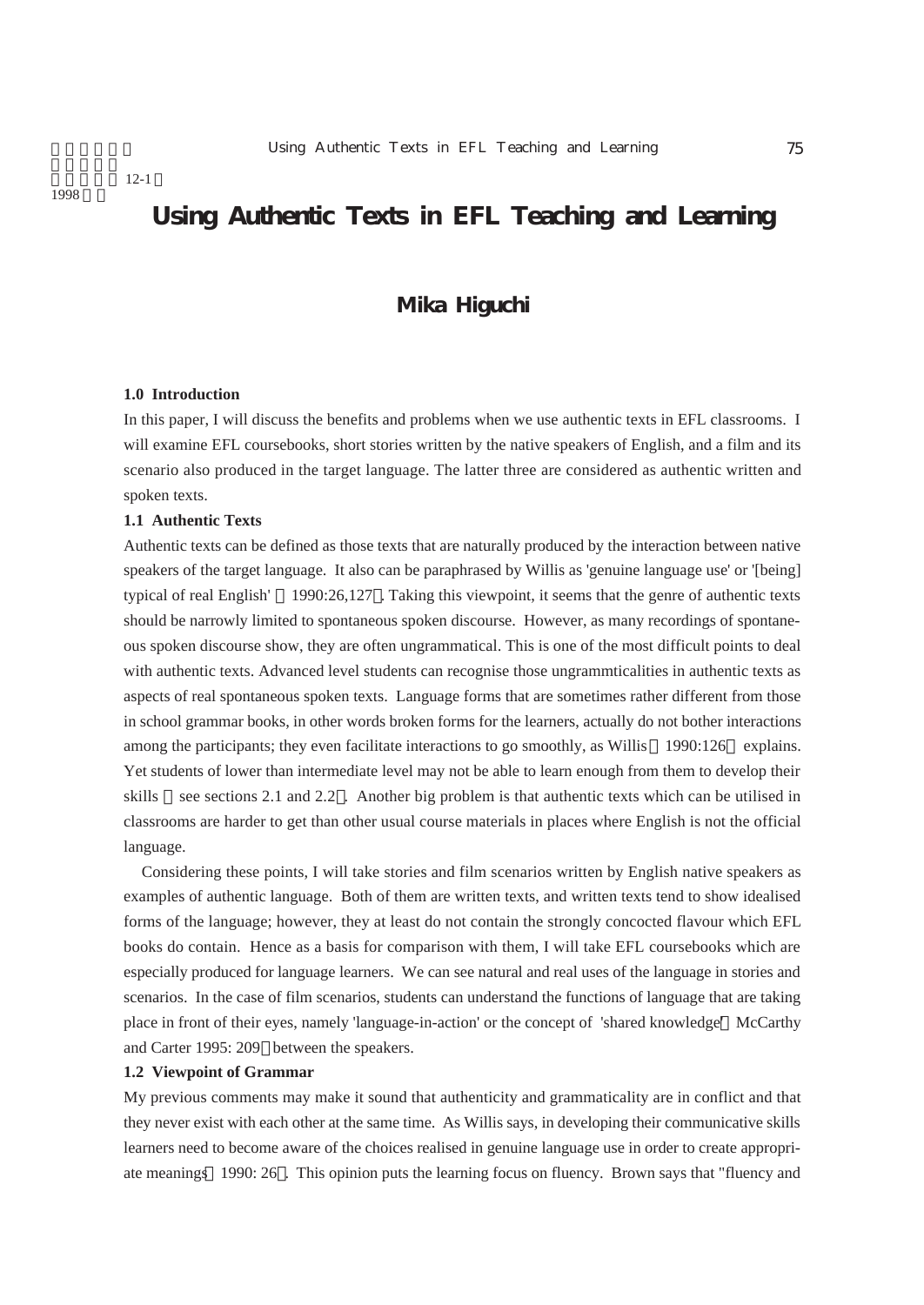# 76 Mika Higuchi

accuracy are seen as complementary principles underlying communicative techniques. At times fluency may have to take on more importance than accuracy in order to keep learners meaningfully engaged in language use... A great deal of use of authentic language is implied in CLT [Communicative Language Teaching], as we attempt to build fluency. It is important to note,..., that fluency should never be encouraged at the expense of clear, unambiguous, direct communication" 1993: 245 .

Grammar is helpful to develop accuracy. This holds true especially when we teach adults and young adults whose native tongue is so much different from the target language, that grammatical knowledge facilitates communicative exchanges. Owen tells that 'in these days of 'communicative' language teaching, [the majority opinion] is that conscious grammatical knowledge is indispensable for teacher and of considerable benefit to most learner under formal instruction' 1988:22 .

# **1.3 Declarative Knowledge and Procedural Knowledge**

Here we ought to reflect on Johnson's 1994 view of teaching and learning grammar. He presents two kinds of grammatical knowledge, DK Declarative Knowledge, knowledge about and PK Procedural Knowledge, knowledge how to . DK can be taken as traditional grammar teaching/learning where students store the knowledge about the target language from grammar books. PK can be taken as internalising the knowledge about the target language through performing with the knowledge. Johnson discusses the learning pathway of DK to PK that through a process of automisation this knowledge becomes proceduralised, and so automatic that it is eventually indistinguishable in performance from the knowledge which Krashen 1982 calls 'acquisition'. p.123 He also tells about the reverse pathway, PK to DK, and warns us that this pathway involves the very great danger that DK will never be achieved. p123 Taking the example of present perfect and tenses, Johnson points out that since students at first do not have a data base or set of rules for generating the tense, the system cannot go beyond data already met. The need for 'generativity' is hence a strong argument in favour of DK. p.122 Johnson's term 'generativity' indicates the learners' creativity in performing with the target language. As DK is the foundation of PK, which is important in spontaneous conversations, and PK apparently cannot lead to DK, DK is very important not only for writing tasks but also for spontaneous discourses as well. Thus, we ought not to underestimate the value of grammar.

## **1.4 Congruence between Authenticity and Grammaticality**

Next we confront the question of how we can create congruence between authenticity and grammar teaching. In this paper I will mainly discuss the case with intermediate level students, who are still not ready to accept the real appearance of spontaneous discourse. They at first need to be taught with grammatically correct, well-formed, contextualised, genuine language. In this respect, stories and scenarios written in the target language for entertainment of the native speakers are suitable texts for them. These texts can be seen as 'raw data' of the target language. Johns said that the DDL [Data-Driven Learning],..., makes possible a new style of "grammatical consciousness-raising" Rutherford 1987 by placing the learner's own-discovery of grammar at the centre of language-learning, and by making it possible for that discovery to be based on evidence from authentic language use 1991: 3 . He also states that it is not surprising that even the best grammars are usually rather than exceptionally incomplete, partial and misleading 1991: 3 . In next section, let us see both good and problematic points of unauthentic texts, in other words EFL coursebooks.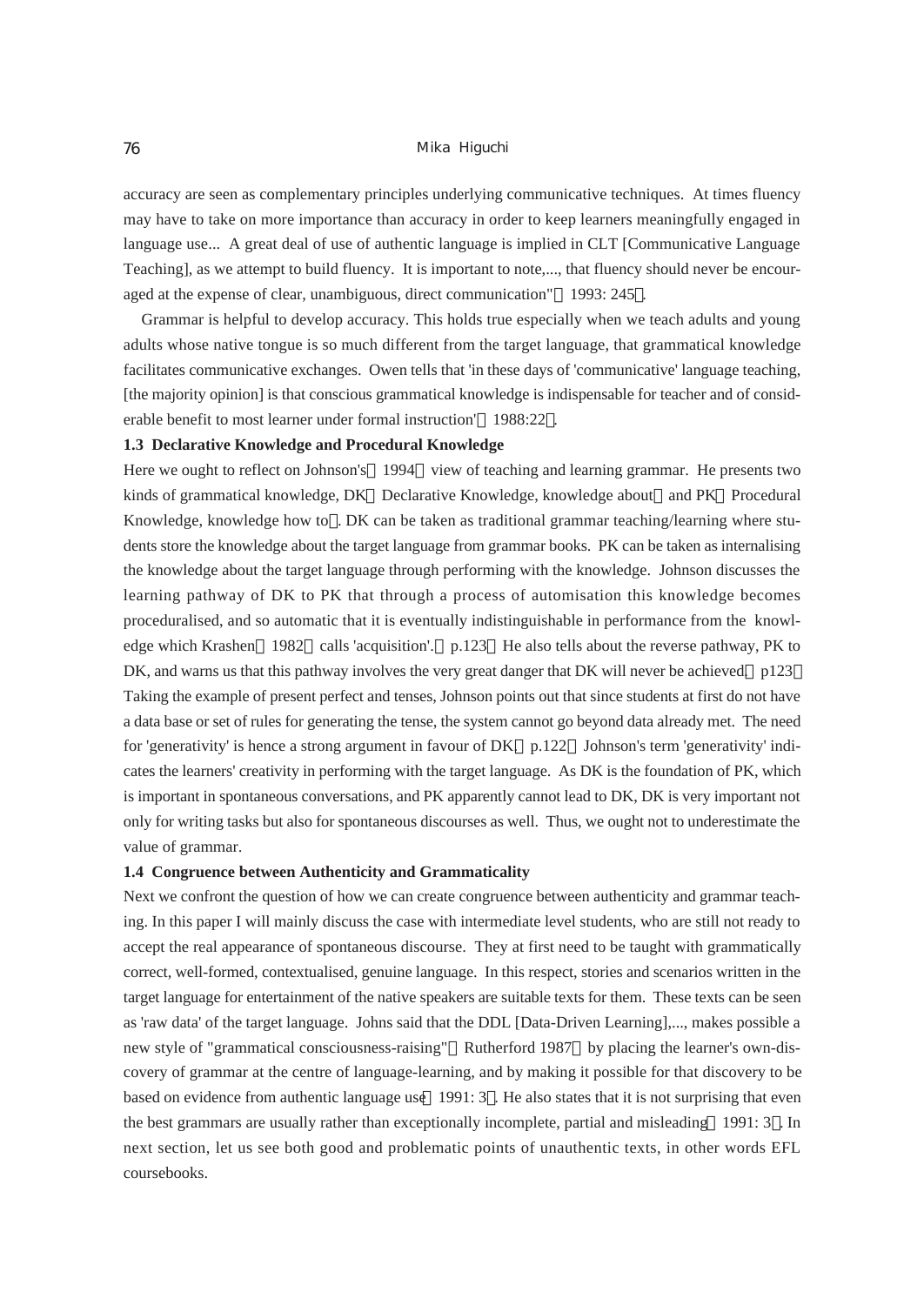# **2.0 Particularities of Unauthentic Texts or EFL Coursebooks**

In this section I will discuss both positive and negative sides of unauthentic texts, here EFL coursebooks. This attempt will also reveal beneficial and problematic points when we use authentic texts.

## **2.1 Beneficial Points in EFL Coursebooks**

One big good point that EFL coursebooks contain is that most of the learning items, e.g., grammatical items, and other four skills listening, reading, speaking, writing are presented to students very systematically in an order from easy to difficult. This presentation makes learners feel it is easier to accumulate the knowledge about the target language, and the use of it. This can hold true on the teachers' side; teaching along with coursebooks, teachers do not have to be anxious as to whether the current teaching materials are much beyond the students' level or too easy for them, namely whether the current materials meet the Krashen's term, ' $i + 1'$  Brown 1993: 280 or not.

# **2.2 Core Grammatical Knowledge and Core Four Skills**

As many researchers say, it is very important for students to be exposed to real spontaneous discourse in the target language. However, when the learners are adults or young adults, they would spend an enormously long time to draw out its rules from all those raw-data they meet in genuine language use, and internalise and recreate those rules inside them Willis et al. 1996: 20 . In other words, it is not a very appropriate way to master the core knowledge of grammar and four skills. Hence, it can be said that coursebooks are efficient to master core knowledge and skills within a limited time. However, there will still be an opinion that sentences in EFL coursebooks are too idealised, simplified, and artificial. I will talk about those problematic facets of coursebooks later, but here it is useful for us to reflect on the normal case where babies are addressed in 'motherese' Owen 1988: 39 , or 'caretaker speech' Richards et al. 1985: 45 on their way to developing their skills in the mother tongue. Caretaker speech and sentences in EFL coursebooks are different styles of language, but they can be seen as nearly the same in the sense that they are simplified and artificial in order to be understood by those who in the infant stage of acquiring the language. In formal instruction, elementary and lower-intermediate levels may be seen as infant stages. These levels are very important to accumulate and internalise core knowledge of the grammar. Normally students at these levels still seems to have difficulty in drawing out the rules of the target language by themselves. It can be said that at these levels they are making preparation towards upper-intermediate and advanced levels where they will be able to draw out rules by themselves.

## **2.3 Problematic Points**

In order to show the problematic points of EFL coursebooks, I will examine how they treat the use and grammatical explanations concerning the passive voice and contrary-to-fact conditionals.

#### **2.4 Treatment of the Passive Voice**

Examining several coursebooks, what is remarkable about the passive voice is that those coursebook writers never explain the semantic difference between the active voice and the passive voice. They make it appear as though sentences structured with these voices convey just the same meaning. Mostly the active voice is taught prior to the passive voice. So a common exercise in the unit is to change the active voice sentences into the passive voice automatically. In contrast, Swan 1980 explains rough distinctions between the active and the passive. For one thing the choice between active and passive constructions often depends on what has already been said, or what the listener already knows. Native speakers of English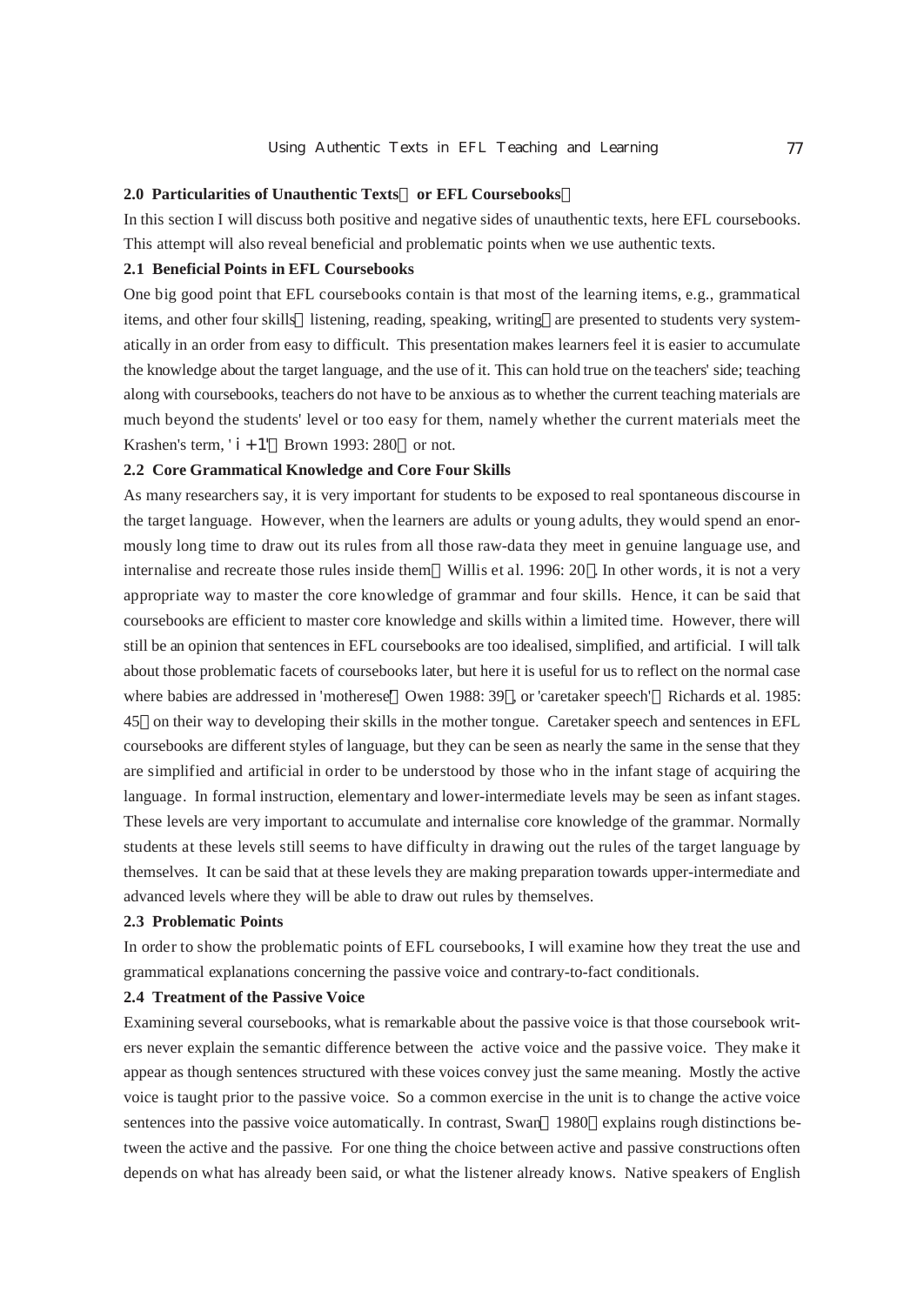### 78 Mika Higuchi

usually like to start sentences with what is already known, and put 'new' information later in the sentence 1980: 457 .

Here I take examples from a coursebook, *New Interchange book 2* Richards et al., 1997 . In the 'grammar focus' section, the coursebook writers show as below:

- 1 Bartholdi designed the Statue of Liberty.
- 2 The Statue of Liberty was designed by *Bartholdi*. p.67

Borrowing Swan's explanation, the listener has already known Bartholdi, and *the Statue of Liberty* is new to him in 1 , while *the Statue of Liberty* is known and *Bartholdi* is new to him in 2 . This difference of the meanings inside the structures are neglected because these sentences are presented as remote from the context; these are shown only as an example of voice which is changeable at the surface level. This is one of the problems which are liable to happen as a result of the use of decontextualised sentences as in EFL coursebooks. This kind of exercise interferes with developing the students' sense of voice choice.

We can find some attempts where coursebook writers try to present seemingly contextualised passage. The example in Appendix 1 is taken from the reading section of *Side by Side Book 4* Molinsky and Bliss, 1989 . There are sentences which sound quite natural, but at the same time, using Owen's terms, this includes non-naturalness 1988: 23 as 'Construction was begun in 1845 and was completed in 1847... These ceremonies were attended by the mayors of several cities ... The store has been visited by the presidents .... ' p.13 These sentences sound too artificial. If we use our normal sense of the English language, firstly there are not any clear need and reason to elaborately emphases the agents or action senders the mayors of several cities, presidents with  $\forall y + a$  doer' forms. Secondly there are also no clear need and reason to put more importance upon action receivers construction, these ceremonies, and the store rather than action senders. This reveals that well-contextualised texts cannot be made up by coursebook writers. If students keep learning with such model sentences, they will never obtain naturalness Owen 1988: 21 in the use of target language.

So far, I have talked about unsuitable treatment of the use of the passive voice, however, even though it is rare, we can find good short comments which tell the essence of this voice. Lodge and Wright-Watson explain in their coursebook, *Fast Lane Level 3*, that 'native speakers of English often use the passive when they do not know, are not interested in, or don't want to say who or what does something the agent '

1997:81 . Telling too much about a sentence structure and its meanings inside it only overwhelms the students. However it is a difficult and also important point in teaching the passive voice not to make it too simplified and yet to give its very essence.

## **2.5 Treatment of Contrary-to-Fact Conditionals**

Next I will investigate how contrary-to-fact conditionals are treated in EFL coursebooks.

# **2.6 Formulae**

It can be said that coursebooks well explain the basic formulae and meaning of contrary-to-fact conditionals. I will take examples again from *New Interchange Book 2*.

- 3 If I found \$750,000, I wouldn't return so fast.
- 4 I would have told her to leave. Richards et al. 1997:93, 95

They explain that unreal conditional sentences describe imaginary situations and consequences in the present. As in sentence 3 , the if-clause shows an imaginary situation with simple past form, and the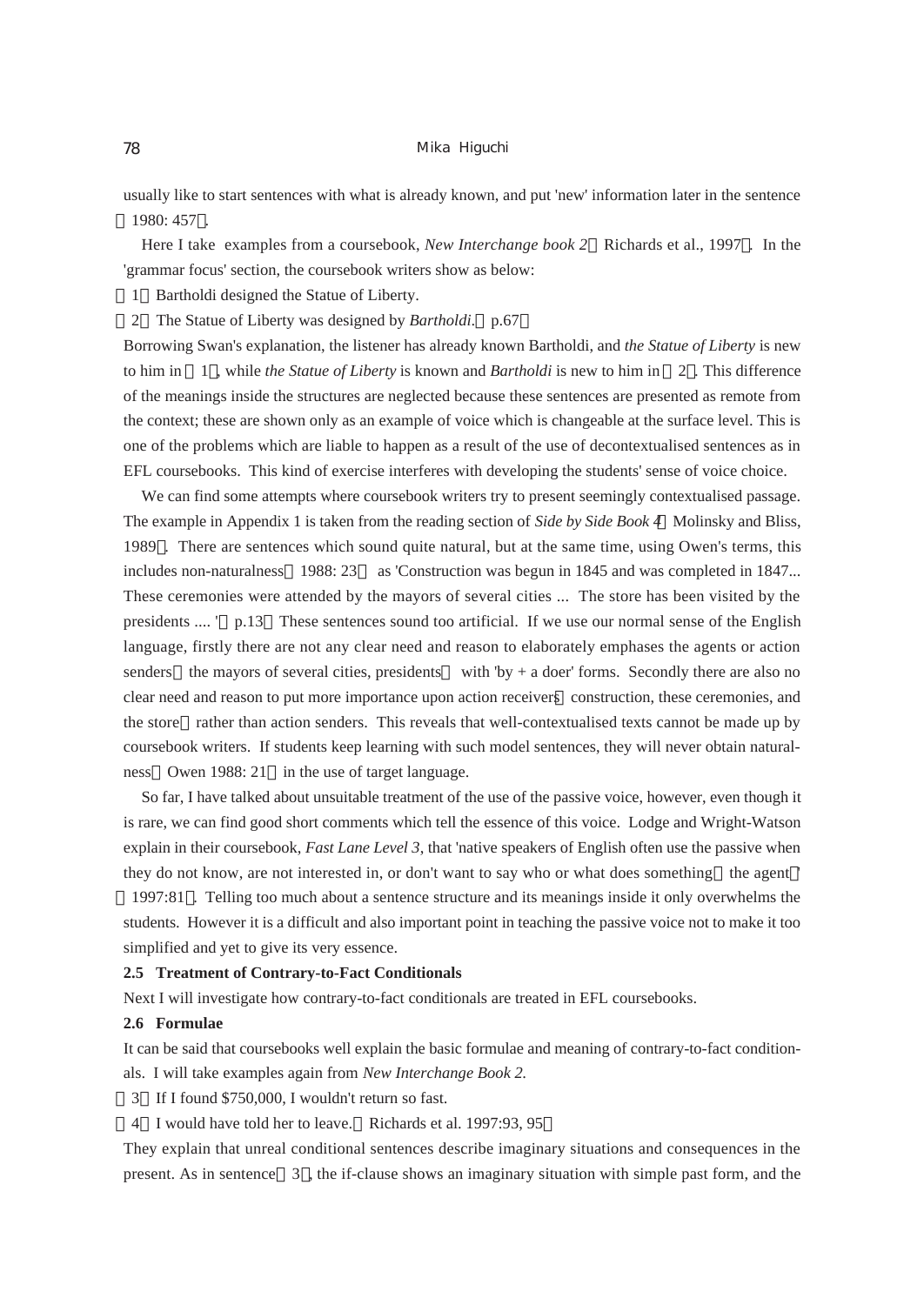subordinate clause shows an imaginary consequence in the present with modals *would, might*, or *could*. They continue to explain showing the model sentence 4 , saying that learners are to use *would* or *should*

 past participle to talk about imaginary or hypothetical actions in the past. In addition to these grammatical explanations, they give students several pseudo-real conversations with these contrary-to-fact conditionals. Though there still remains a strongly artificial, idealised flavour in them, the students often well understand the forms and the meanings of these conditionals, and even are able to produce sentences with these features in controlled practice. However, that too artificial and idealised flavour prevents them from recognising these language forms when they see them in ordinary novels and articles namely authentic texts . In other wards, the students cannot understand these forms and meanings when they occur apart from EFL coursebooks.

## **2.7 Interference by L1**

While we criticise the failure and misleading presentations in those books, we should also admit that students' difficulty in obtaining these forms and meanings are sometimes or even often strongly influenced by their mother tongues. Let me talk about a learner whose L1 is Japanese. Of course, there are conditionals in Japanese, nevertheless it appears that we do not have such clearly distinguishable concept of tenses

as English has ; hence it is difficult to combine tenses and real or unreal, imaginary situations and hypothetical consequences. This sort of psychological trouble causes Japanese students to overuse the simpler sentence pattern of "'if-clause with simple present' + 'subordinate sentence in future tense' ", even in the case when they are to predict something under imaginary situations and hypothetical consequences. Thus, in order to be able to perform with contrary-to-fact conditionals after mastering the core knowledge from EFL coursebooks, the students should be provided with authentic texts where they see the genuine use of them and draw out the rules, and then internalise and recreate the rules, which will enable them to perform with those language forms Willis et al. 1996:20; Westney 1994:83,88 .

### **3.0 Using Authentic Texts**

In this section I will investigate the beneficial points when we use authentic texts in classrooms.

# **3.1 Beneficial and Problematic Points - Written Authentic Texts**

Let me first briefly talk about a problematic point of authentic texts. Concerning novels and short stories, the biggest problem is that every grammatical item shows up at anytime and in anyplace. Namely, from the grammatical viewpoint, sentences in a novel appear unsystematically as opposed to the case in an EFL coursebook. In order to deal with this, the students ought to have mastered a core knowledge of the grammar, and the core skill of reading in advance. Regarding this, it can be said that written authentic texts are suitable for the students whose levels are higher than intermediate.

## **3.2 How the Passive Voice is Used**

Here I will examine a short story 'Adolf' written by D. H. Lawrence. This is written using first-person narration and the central character talks to the readers looking back at his encounter with a wild baby rabbit in his youth. The gist of the story is that one day his father picked up a rabbit and brought it home, and this caused a lot of trouble among the children including the narrator, who wanted to keep and look after it, and their mother, who was strongly opposed to it, and the rabbit itself. 'Adolf ' is the name that the children gave to the little rabbit. Below is a passage from the short story;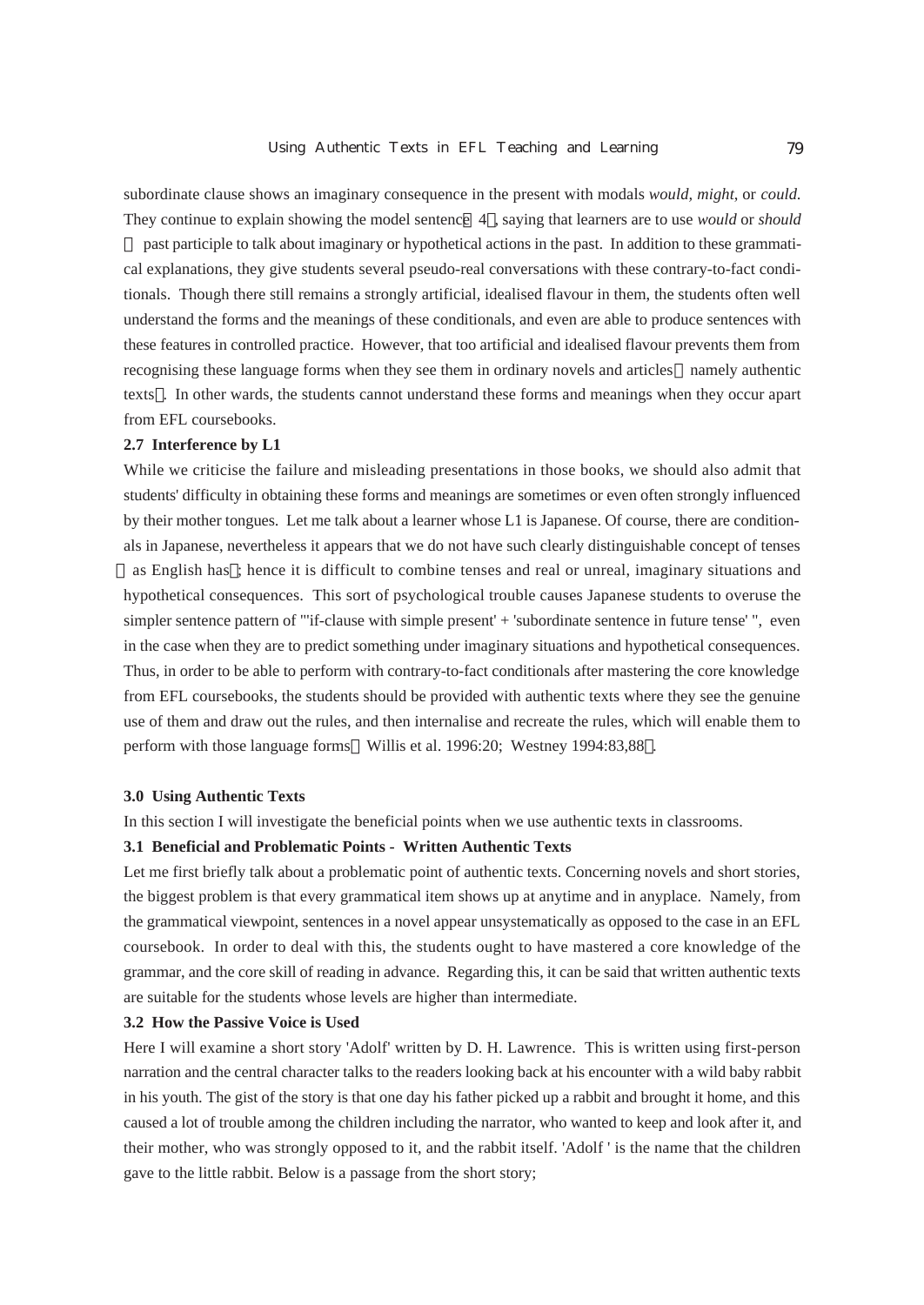5 Once more the rabbit was wrapped in the old pit-singlet. 6 But now it

was carried into the scullery and put under the copper fireplace... 7 The saucers were placed about, four or five, here and there on the floor... 8 After this my mother was allowed to take from the scullery what she wanted and then she was forbidden to open the door.

p.64 Numberings before each sentence are mine.

There are no agents in all the sentences above. All the agents in the sentences 5 through 8 are children. The reason for this is that it is needless to clarify them because the readers quite easily identify them; they have read the previous story and well understand the context. Seeing 5 through 8 students can understand the essential point that in the passive voice sentences the writer or any other native speakers of English put more importance upon the action receivers than the action senders in passives

Spears 1991:13 ; i.e., the actions are to wrap in the old pit-singlet in 5 , to carry into the scullery in 6 , to place about on the floor in 7 , and to allow and forbid in 8 . The action receivers are the rabbit in 5 and 6, the saucers in 7, my mother in  $8$ . The action senders are children in 5 through 8 . Thus, the students can develop a clear distinction between 'action sender' and 'action receiver' in English.

# **3.3 The Passive Voice with 'By Agent'**

Next I will investigate the case where the passives are used with 'by agent'. As all the coursebooks point out, someone or something that sends the action can be identified with 'by a doer'. We have seen that the agents need not or should not appear in the case where they are too obvious from the contexts. Thus we can ask in which case do native speakers tend to specify the agent. I will continue to quote sentences from 'Adolf'.

- 9 We were enchanted by him [Adolf]. p.64
- 10 There he [Adolf] was shooed off by our parents. pp.65-6
- 11 Adolf was seized by his little ears by my mother. p.66 underlines mine.

According to Swan 1980 , the agent is only expressed when it is important to say who or what something is done by. In most passive sentences, there is no agent. Contrary to 5 through 8 , the agents or the action senders have more importance than the action receivers in  $9$  through 11. This is the marked form of passive sentences compared to those without the 'by agent' pattern as Swan points out. In other words, the passive sentence with 'by agent' is used to emphasise the agent, or action sender. Students can smoothly understand this difference of the passive voices as quite natural features in English sentences when they see them well-contextualised in authentic texts such as this one.

## **3.4 Use of Contrary-to-Fact Conditionals**

Here I examine how contrary-to-fact conditionals are used in short stories. As I mentioned in the previous sections, understanding the use of contrary-to-fact conditionals is often interrupted by somewhat psychological issues for students whose L1 is Japanese because of the rather different concept of the tenses in their mother tongue. The idea of 'imaginary situations and hypothetical consequences' is obviously easier to understand in contexts rather than in decontextualised and independent sentences. The following two examples are from 'Enoch's Two Letters' by Alan Sillitoe. Enoch, an elementally school boy, was left alone by his parents. The parents have gone away separately on a same day without any notes to the child. Enoch still does not know what happened while he was at school.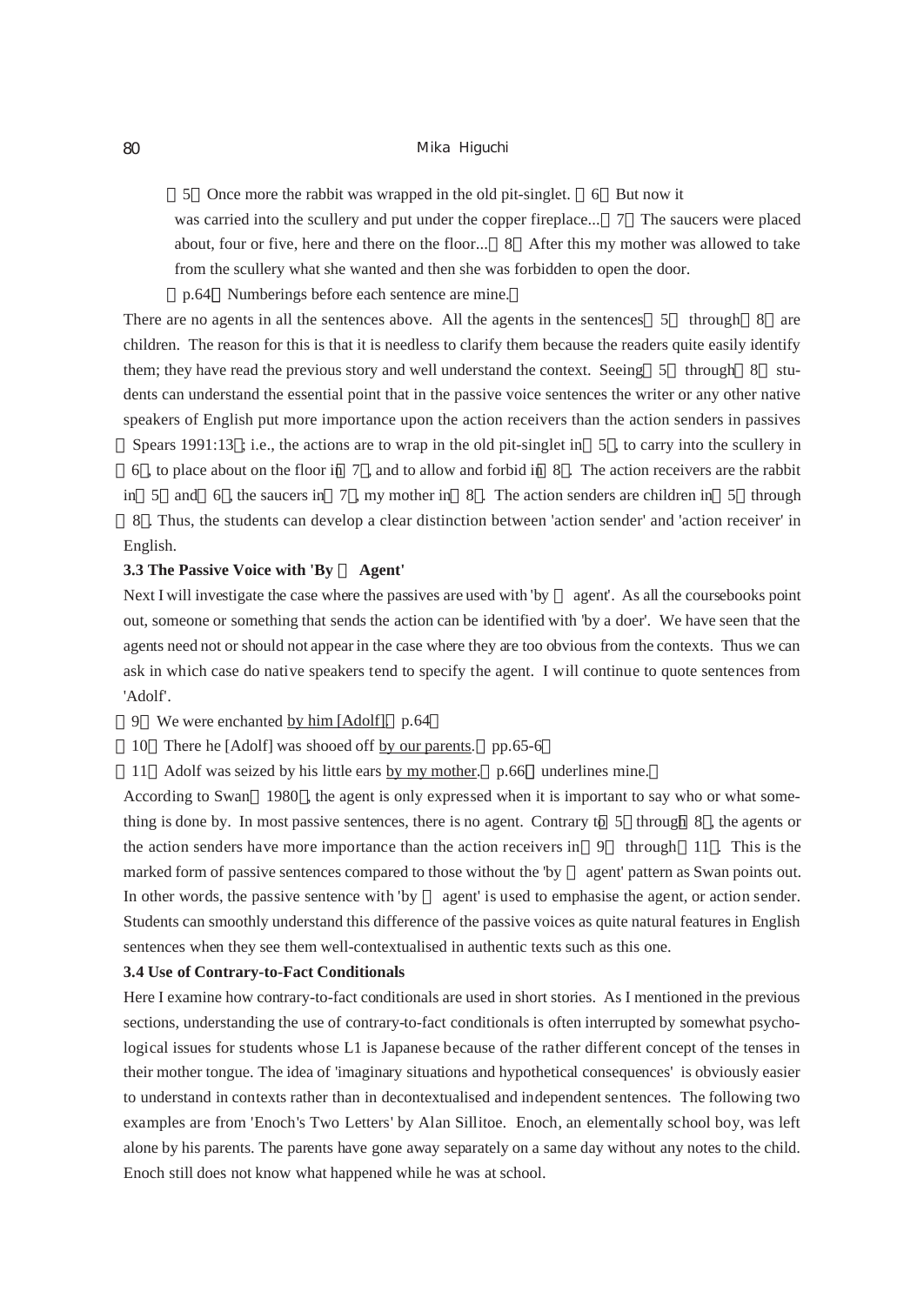- 12 If they didn't come back tonight he wouldn't go to school in the morning. p.44
- 13 If it happened again, he would take her [his grandmother's ] advice. p.50

These sentences apply to the formula '"if-clause with simple past tense" "subordinate clause with modals *would, might*, or *could*", which describes "imaginary situations and consequences in the present"' Richards et al.1997: 93 . Because the context is very clear in stories, such as this case, students can easily grasp what an 'imaginary situation' is and what an 'imaginary consequence' in present is, and how the tense functions. The next example, quoted from 'Corruption' by Penelope Lively, applies to the formula of '"would have or should have + past participle", which describes "imaginary or hypothetical actions in the past"' Richards et al. 1997 :

- 14 The judge carried their suitcase and the Wine Society carton in and set them down by the reception desk. The proprietor, bearing the carton, showed them to their usual room. As she was unpacking, Marjorie said, 'I think you should have left that stuff [the Wine Society carton] in the car.'
	- p.68 underline mine.

The sentence pattern we are now discussing is underlined. In this context students easily understand that the hypothetical action there is the judge's not bringing the Wine Society carton into the room, which is contrary to the present real situation he actually let the proprietor bring that carton into the room . Learners need contexts that contain the genuine uses of the language in order to accord a language form with its own meaning and function.

# **4.0 Using Films**

In this section I will discuss some good points when we use ordinary films and their scenarios as teaching materials. It is true that films and scenarios are artificially produced written texts. However, examining their particularities, these texts are very close to real spontaneous discourse as I will show in some examples later. Films and scenarios can be used in classrooms as spoken texts that have pseudo-real conversations which are very close to authentic spoken texts.

# **4.1 Language in Action**

The most useful point of a film is that learners naturally acquire the sense of 'language in action' McCarthy and Carter 1995: 209 in the target language. McCarthy and Carter explain that "'language in action' involves participants in using language to refer to action in an easy and unproblematical way because they are taking place before their respective eyes" p.209 . Learners who are watching a film are not actually involved in the language interaction in the film; however, since the learners are watching and hearing what is going on in the film, they can be seen, in a sense, as pseudo participants in the language interaction in the film. Here I will quote some lines from the film *Purple Rose of Cairo* produced in 1987 in the United States; its scenario was written by Woody Allen. In the scene below, Cecilia, a waitress, drops a plate.

15 MALE CUSTUMER: Can we have a check?

CECILIA: I'll be right there. Oh...Oh... DINNER BOSS: That's it, that's it, Cecilia. You're fired. Get out! CECILLIA: But I- I'll pay for it. I'll be more careful. DINNER BOSS: Out. Out. Take off your apron, go home. You're fired!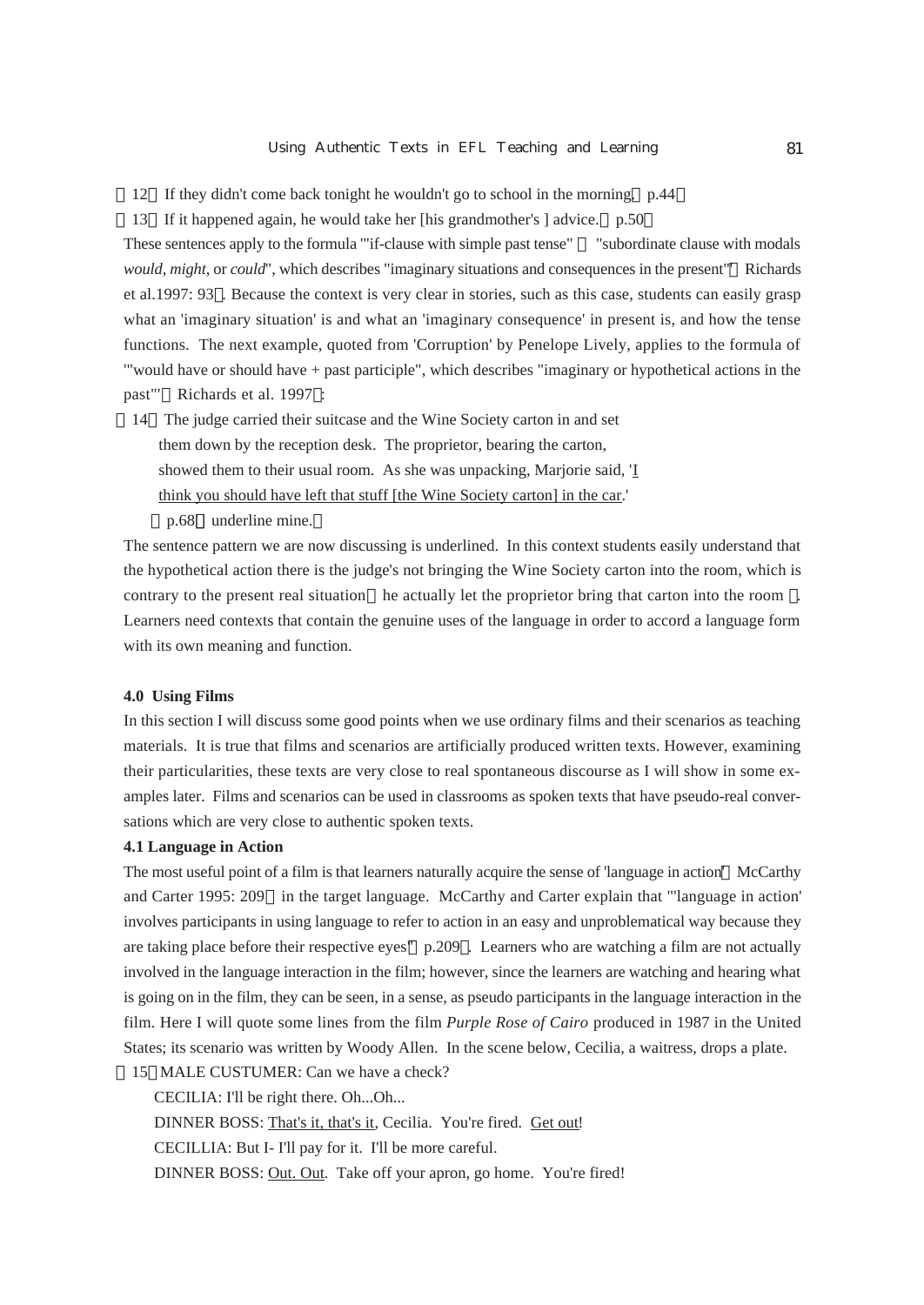# p. 15 underlines are mine.

There are no spoken words which refer to Cecilia's dropping a plate, but students see the picture and hear the sound of it and easily know what happened there. Moreover, they will hear and understand the current relationship between Cecilia and the boss from the underlined sentences by the boss as well as his body language.

## **4.2 Shared Knowledge**

McCarthy and Carter mention that "there is ... no need for elaboration; a lot of knowledge is shared, and a lot of referents can be mutually taken for granted" 1995: 209 . In *Purple Rose of Cairo* 1987 the story is situated in New Jersey, in the 1930's. America was suffering from economic depression in those days and people found it very hard to get jobs. In this film, Cecilia's husband, Monk, closed down his factory so Cecilia must work outside the home and the boss is very haughty to her. Besides, Cecilia is so fond of films that she is always thinking of them, which makes her very careless in the restaurant. Thus, shared knowledge is in other words understanding the context. In the case of novels, all the things which relate to a particular scene are normally clearly written. In contrast to this, in films sometimes things related to a particular scene are not clearly spoken; viewers recognise them from watching the previous scenes. The latter case is nearer to our everyday life. The concepts of 'language in action' and 'shared knowledge' are so natural in our life in the mother tongue that it is hard for us to realise them. Learning a foreign language and learning it with films, we can realise these concepts afresh in order to facilitate developing performance skills in the target language.

## **4.3 Stream of Speech**

Two points that are remarkable in spontaneous discourse are reduced sounds of phrases and stammering. These are not well-formed sentences and I think that EFL students need not produce these sentences consciously even though they are really natural forms of the language. I suppose that as far as reduced forms and sounds are concerned, students will come to unconsciously produce such sounds as they gain naturalness in their speaking performance. However, in order to spontaneously deal with real conversations in the target language, students can obviously benefit from trying to understand these forms in the receptive phase, namely in listening. Films that have both sound and pictures can provide the situation of 'language in action' McCarthy and Cater 1995: 209 so that students can smoothly understand such utterances without many problems. This can develop students' skills in listening and grasping the stream of speech. I quote sentences below, again from *The Purple Rose of Cairo* 1987 .

- 16 MONK:Oh, no, c'mon, c'mon [come on], I was going to tell your fortune. p.19
- 17 MONK:Well, you're gonna [going to] go babysitting, get paid in cash. p.33
- 18 GIL [a lawyer and a press agent]: Oh, Cecilia, look, I gotta [got to], I gotta speak to you. p.67
- 19 CECILIA: I shoulda [should have] left a long time ago. p.102 underlines are mine.

We realise that they are not unusual forms and sounds; we ought to admit that such forms and sounds much more frequently appear than grammatically correct forms and sounds in everyday, authentic conversations.

# **4.4 Colloquial Speech**

Next, I will examine colloquial speech looking at examples of stammering and the phrase 'you know'. 20 CECILIA: ... and she- she- has some, you know, I don't know, some like ... I think it was a uh, uh, k-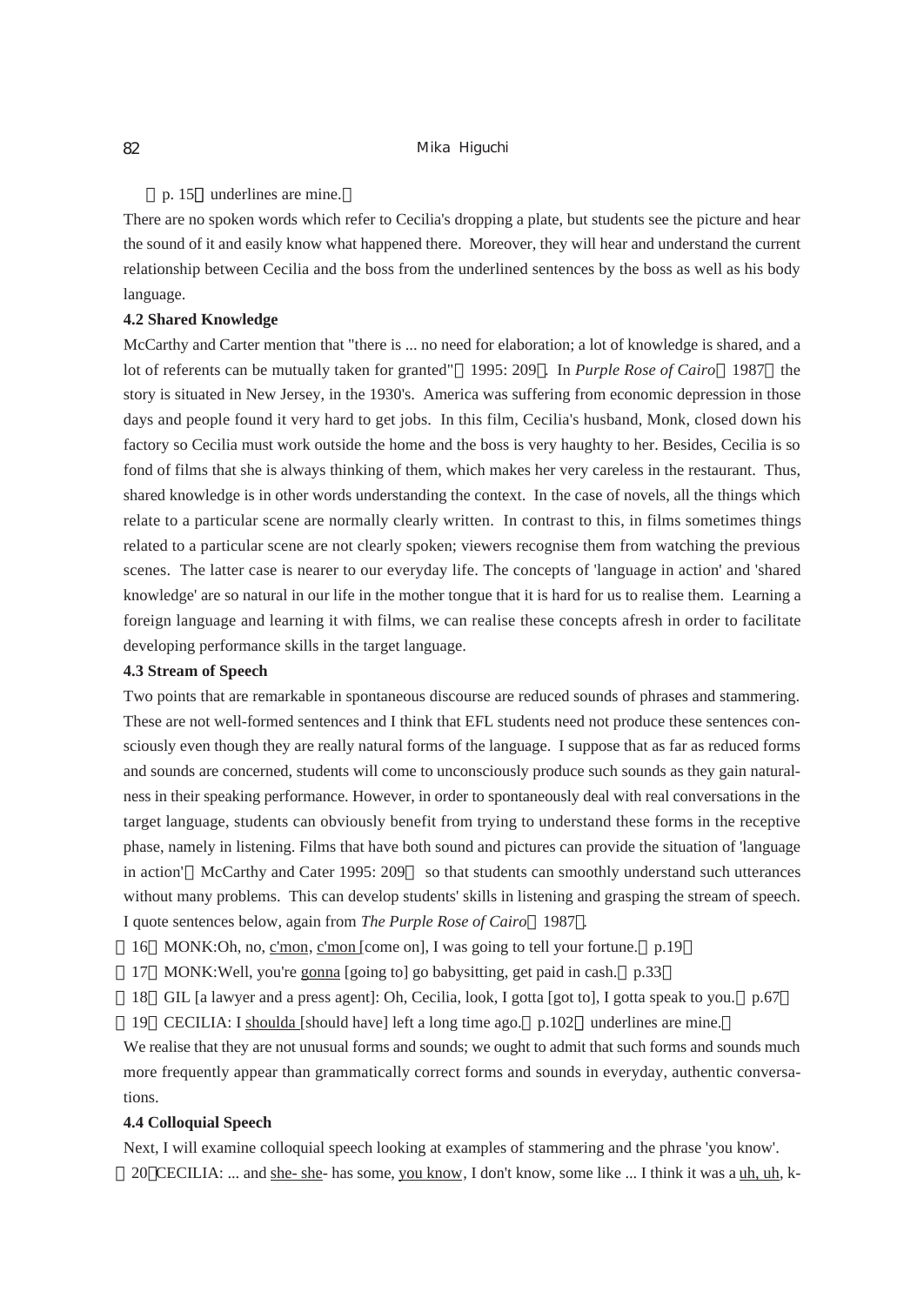# social club meeting or something she wanted to go to... p.32

Stammering often happens in our everyday conversations in the mother tongue so it is quite natural to hear this kind of utterance also in the target language. Since EFL students mostly learn the target language with coursebooks, they are too familiarised with the idealised forms of the language. Hearing this kind of sentences in films is a good opportunity for them to recognise that stammering can often happen to native speakers; it is not only a problematic aspect of foreigners' way of speaking. In 20 we find the phrase 'you know'. This phrase normally does not convey the meaning that the hearer knows something the speaker is about to say, as it literally shows; it just indicates the speaker's making the other listen to him or her Quirk et al. 1995: 785, or the speaker's uncertainty about what s/he is talking about or what s/he is going to say next Sinclair et al. 1995: 924 . Students usually have met these explanations concerning that phrase. However, it is hard for them to grasp its role in real conversations. Hearing it in 'language in action' McCarthy and Carter 1995: 209 in a film and grasping the context, students understand what role this phrase plays in genuine language use. It can be said that we need contexts to understand colloquial expressions, namely phrases used in authentic spoken tests. Films can provide good situations to learn this aspect of genuine language in EFL classrooms.

# **5 Conclusion**

I have argued several beneficial points of authentic texts in EFL classrooms showing the examples of three short stories and a film. The stories are valuable for students to raise their grammatical awareness, and internalise the language rules again and recreate them as their own rules. In this way learning with stories can lead them to more profound proficiency in understanding the target language. With respect to films, this can give students exposure to highly pseudo-real spoken interaction in the target language. This can initially improve their skills in receptive phases and eventually bring them higher skills in productive phases. Both stories and films are well-contextualised so that students can smoothly understand the reason why all those particular language forms appear.

There is another issue of grammar teaching. This is rather underestimated these days, though we ought to admit that proficiency in EFL can never be realised by any means without solid core knowledge of grammar. We should try to present more contextualised and authentic model sentences and more appropriate explanations about the sentence patterns in coursebooks, paying attention not to make it too simplified and also not to make it overloaded with more than sufficient particulars. Authenticity and grammaticality are two essential aspects in EFL teaching/learning.

## **References**

Allen, W. 1987 . 'The Purple Rose of Cairo'. In Yoshida, S. et al. eds . 1994.

- *The Purple Rose of Cairo*: *A Four Skills Text Based on the Film Script*. pp.1- 101. Tokyo: Shohakusha.
- Brown, H. D. 1993. *Principles of Language Learning and Teaching*. Englewood Cliff, N. J. : Prentice Hall Regents.
- Johns, T. F. 1991. "Should You Be Persuaded Two Samples of Data-Driven Learning Materials". In Johns and Kings eds , *Classroom Concordancing ELR*. pp. 1-16. Birmingham: the University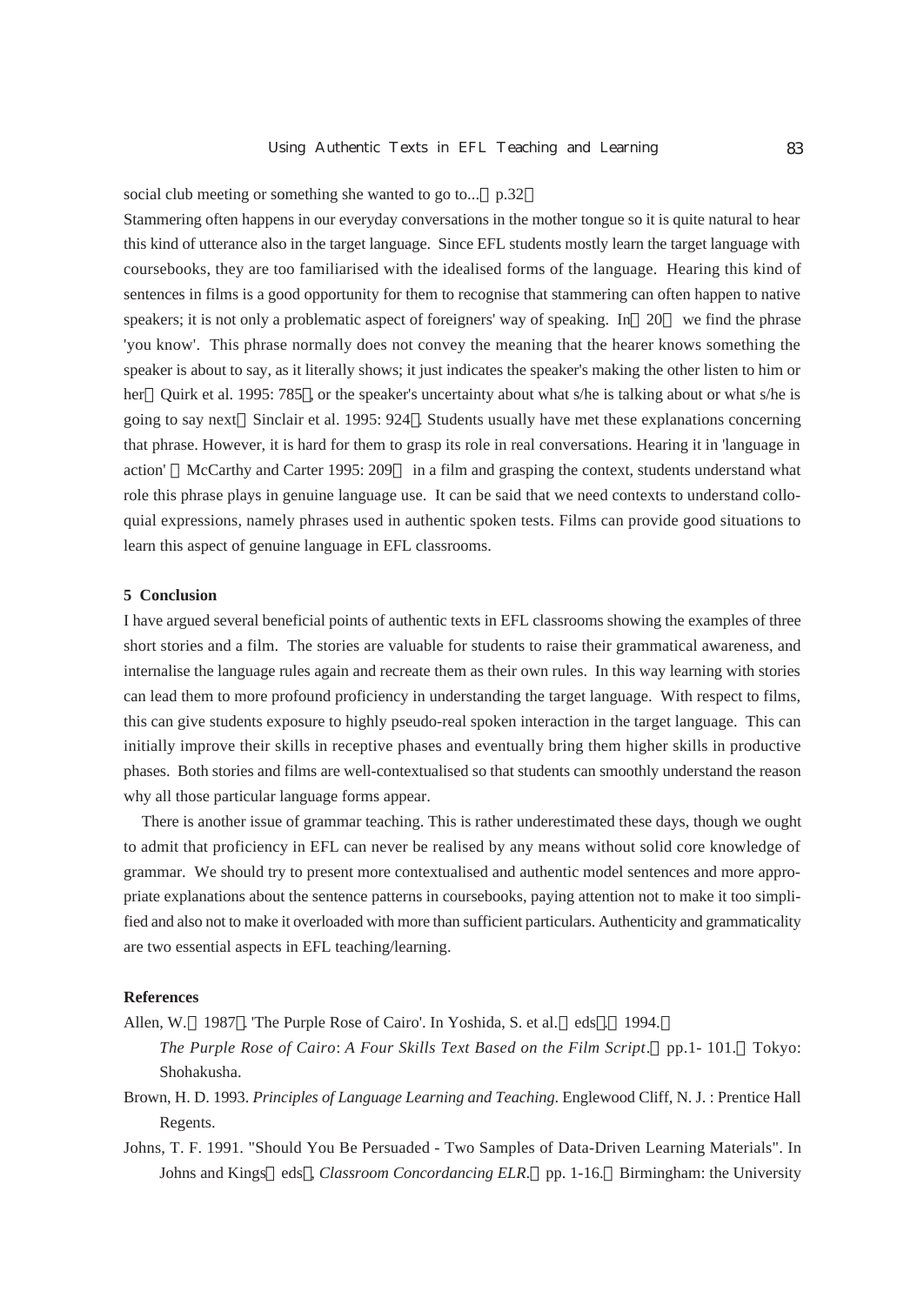of Birmingham.

- Johnson, K. 1994. "Teaching Declarative and Procedural Knowledge". In Bygate, M. et al. eds , *Grammar and the Language Teacher*. pp.121-31. Hamel Hampstead: Prentice Hall.
- Lawrence, D. H. 1920 . 'Adolf'. In Okano, K. and H. Imaizumi. eds . 1989.
- *British and American Short Stories of Living Creatures*. pp.59-71. Tokyo: Asahi Press.
- Lively, P. 1978 . 'Corruption'. In Kawabata, A. and K. Watanabe. eds . 1995.

*Yellow Trains and Other Stories*. pp. 66-98. Tokyo: Yumi Press.

Lodge, P. and B. Wright-Watson. 1997. *Fast Lane Level 3*. Oxford: Heinemann English Teaching.

McCarthy, M. and R. Carter. 1995. "Spoken Grammar: What Is It and How Can We Teach It?". In *English Language Teaching Journal*, 49 3 : 207-18.

Oxford: Oxford University Press.

- Molinsky, S. and B. Bliss. 1989. *Side by Side Book 4*, 2nd ed. Englewood Cliff, N. J.: Prentice Hall Regents.
- Owen, C. 1988. "Naturalness and the Language Learner". In *Birmingham University ELR Journal*. 2: 21- 46. Birmingham: the University of Birmingham.
- Quirk, R. et al. 1995. *Longman Dictionary of Contemporary English*, 3rd ed. Harlow: Longman.
- Richards, J. et al. 1985. *Longman Dictionary of Applied Linguistics*. Harlow: Longman.
- Richards, J. et al. 1997. *New Interchange Book 2*. New York: Cambridge University Press.
- Sillitoe, A. 1972 . 'Enoch's Two Letters'. In Iwamoto, I. ed. . 1981. *Twentieth Century English Short Stories*. pp. 39-50. Tokyo: Asahi Press.
- Sinclair, J. et al. 1995. *Collins Cobuild English Dictionary*. London: Harper Collins Publishers.
- Spears, R. A. 1991. *NTC's Dictionary of Grammar Terminology*. Lincolnwood, Chicago: National Textbook Company.
- Swan, M. 1980. *Practical English Grammar*. Oxford: Oxford University Press.
- Westney, P. 1994. "Rules and Pedagogical Grammar". In Odilin, T. ed. , *Perspective on Pedagogical Grammar*. pp.72-96. New York: Cambridge University Press.
- Willis, D. 1990. *The Lexical Syllabus*. London: Harper Collins Publishers.
- Willis, D. et al. 1996. *MA TESL TEFL Open Learning Programme Pedagogic Grammar*. Birmingham: The Centre for English Language Studies, the University of Birmingham.

1998 10 27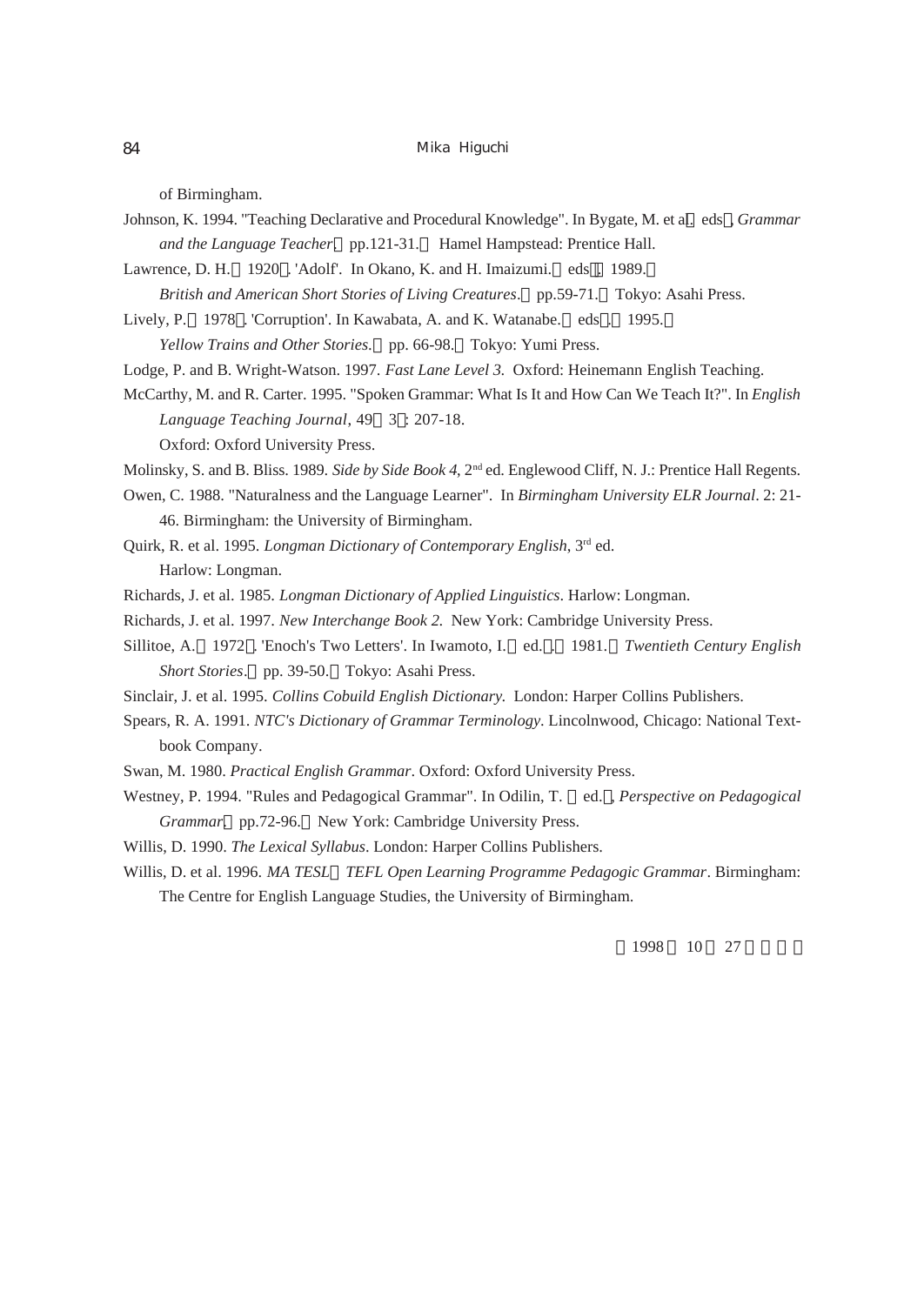# **Appendix 1**

# **READING**

# A NATIONAL HISTORIC LANDMARK



Molinsky and Bliss, 1989